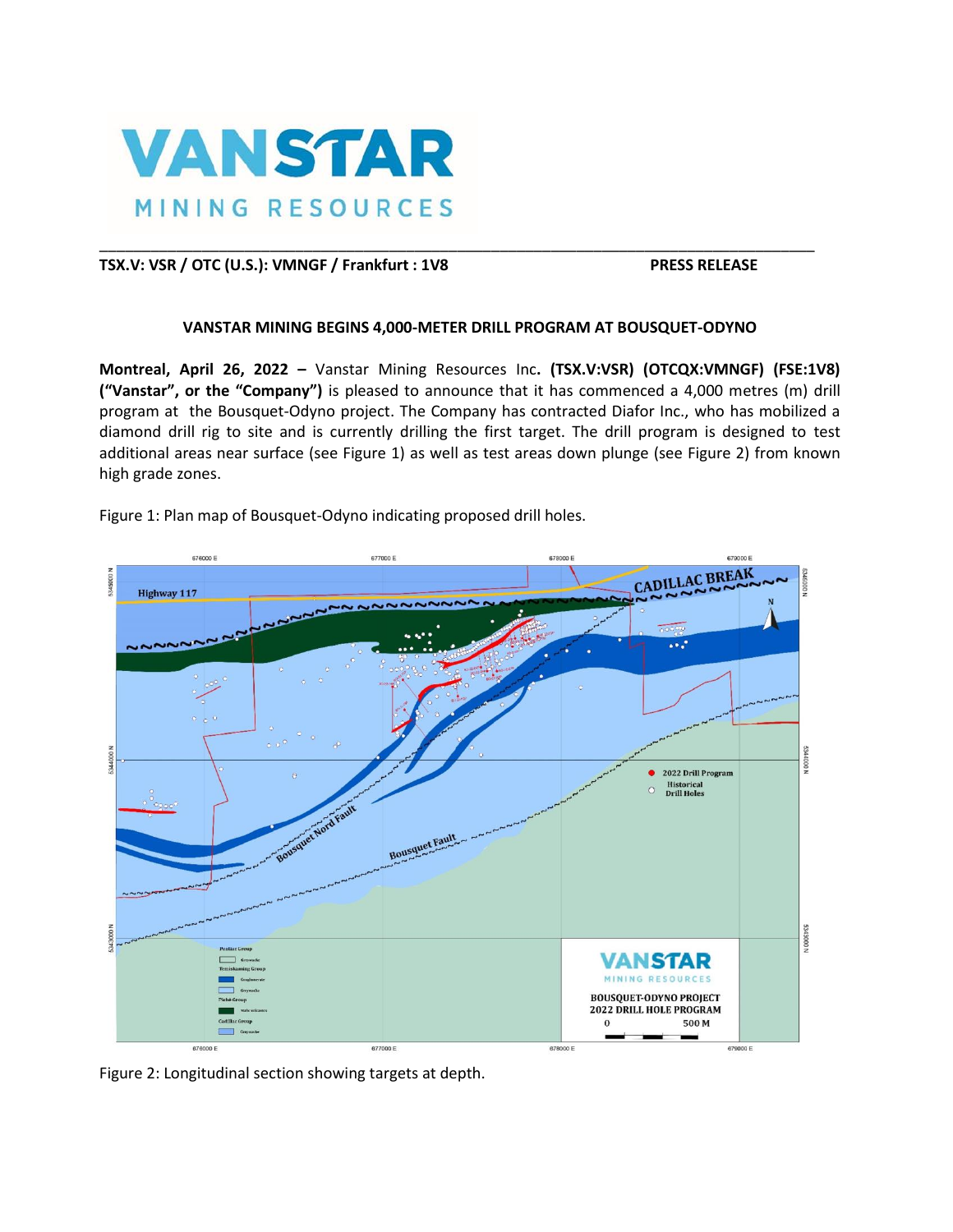

The Property lies within the Abitibi greenstone gold belt, along the Cadillac break, a prolific gold bearing regional structure that has produced 100 million ounces of gold since 1900. Historical drilling on the property prior to IAMGOLD has identified a number of gold zones, including the Calder-Bousquet Zones No. 2, No. 4 and No. 5. Historical drilling has been relatively shallow, down to approximately 250 m).

Selected results from IAMGOLD's 2010 to 2016 drilling programs include:

- 27.9 g/t Au over 6.5 m (from 140.0 to 146.5 m depth in hole BO-16-56)
- 29.3 g/t Au over 3.3 m (from 389.0 to 392.3 m depth in hole BO-12-32)
- 9.6 g/t Au over 16.5 m (from 164.0 to 180.5 m depth in hole BO-11-06)
- 5.8 g/t Au over 4.4 m (from 135.3 m to 139.7 m depth in hole BO-13-40)

Note: the drilling results referenced above are historical and have not been independently verified and validated by the Company and should not be relied on.

J.C. St-Amour, President and CEO, said "The location of this project along the Cadillac-Break, in the shadow of some prolific producers, is exceptional from an infrastructure, accessibility and prospectivity perspective. Previous drilling on the project has intercepted high grades near surface and we believe the Bousquet-Odyno has been underexplored and offers great exploration potential. We have based this drill program on